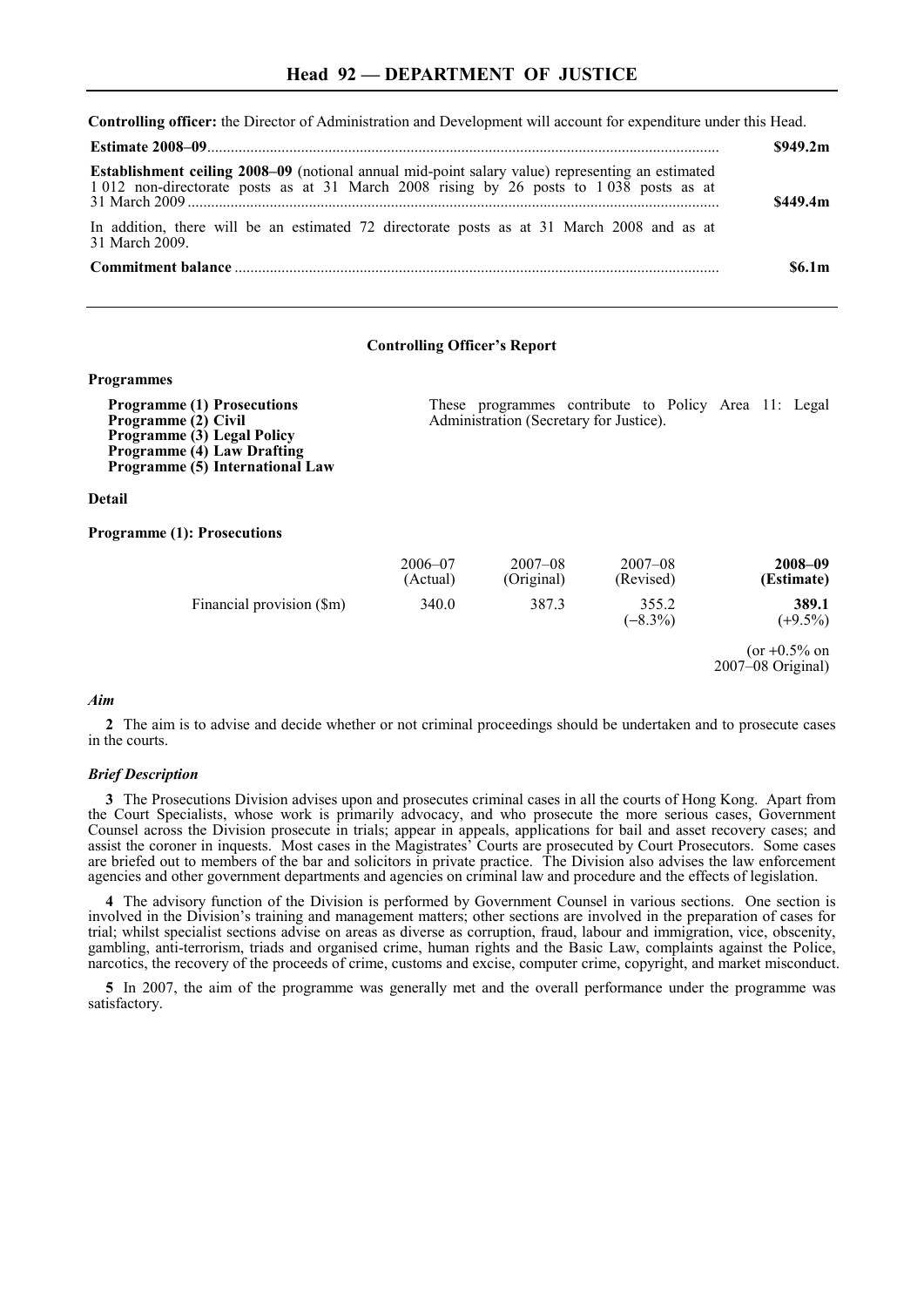# **6** The key performance measures are:

# *Targets*

|                                                                                | Target | 2006<br>(Actual) | 2007<br>(Actual) | 2008<br>(Plan) |
|--------------------------------------------------------------------------------|--------|------------------|------------------|----------------|
| Providing advice for law enforcement                                           |        |                  |                  |                |
| agencies on whether charges should be                                          |        |                  |                  |                |
| laid within 14 working days upon                                               |        |                  |                  |                |
| receipt of request, or for a complex                                           |        |                  |                  |                |
| case, interim reply within 14 working                                          |        |                  |                  |                |
|                                                                                | 100    | 98.7             | 96.5             | 100            |
| preparing and filing indictments in the                                        |        |                  |                  |                |
| Court of First Instance within seven                                           |        |                  |                  |                |
| days of committal of the accused in the                                        |        |                  |                  |                |
|                                                                                | 100    | 100              | 99.4             | 100            |
| preparing and delivering charge sheets to                                      |        |                  |                  |                |
| the Registrar of the District Court                                            |        |                  |                  |                |
| within 14 days after the date of the<br>order of transfer of the case from the |        |                  |                  |                |
| Magistrates' Court to the District                                             |        |                  |                  |                |
|                                                                                | 100    | 100              | 100              | 100            |
| <b>Indicators</b>                                                              |        |                  |                  |                |
|                                                                                |        |                  |                  |                |
|                                                                                |        | 2006             | 2007             | 2008           |
|                                                                                |        | (Actual)         | (Actual)         | (Estimate)     |
|                                                                                |        | 3 9 0 1          | 4 0 9 0          | 4 1 5 0        |
| cases conducted by Counsel instructed to prosecute in all                      |        |                  |                  |                |
|                                                                                |        | 891              | 1 0 7 6          | 1 000          |
|                                                                                |        | 3 9 9 8          | 3838             | 4 100          |
| court days undertaken by Court Prosecutors in Magistrates'                     |        |                  |                  |                |
|                                                                                |        | 12 571           | 12 023           | 11 700         |
| court days undertaken by Counsel instructed to prosecute in                    |        |                  |                  |                |
| Magistrates' Court in place of Court Prosecutors                               |        | 969              | 1493             | 1800           |
|                                                                                |        | 263<br>1 1 7 7   | 312<br>1 2 4 2   | 320<br>1 2 4 5 |
|                                                                                |        | 14 8 95          | 14 4 04          | 14 500         |
|                                                                                |        | 1468             | 1580             | 1580           |
|                                                                                |        |                  |                  |                |
| 7 The conviction rates for 2006 and 2007 are:                                  |        |                  |                  |                |
|                                                                                |        |                  | 2006             | 2007           |
|                                                                                |        |                  | (Actual)         | (Actual)       |
|                                                                                |        |                  | 76.8             | 76.6           |
|                                                                                |        |                  | 91.8             | 90.5           |
|                                                                                |        |                  | 92.3             | 93.4           |

It should be noted that while it is the duty of Counsel and Court Prosecutors to prosecute vigorously in courts, they have to act in a fair and objective manner. It is wrong to strive to secure a conviction at all costs. The question of guilt or innocence is a matter for the court to decide. Therefore, conviction rates in criminal cases are not and should not be taken as performance indicators. They are published regularly for reference only.

# *Matters Requiring Special Attention in 2008*−*09*

- **8** During 2008–09, the Division will continue to implement measures to:
- promote co-operation amongst prosecutors at the global level in the combat of crime;
- enhance the quality of criminal justice by promoting transparency in public prosecutions, liaising closely with justice partners and reviewing the disclosure arrangements of law enforcement agencies; and
- enhance the standards of advocacy and preparation in criminal cases.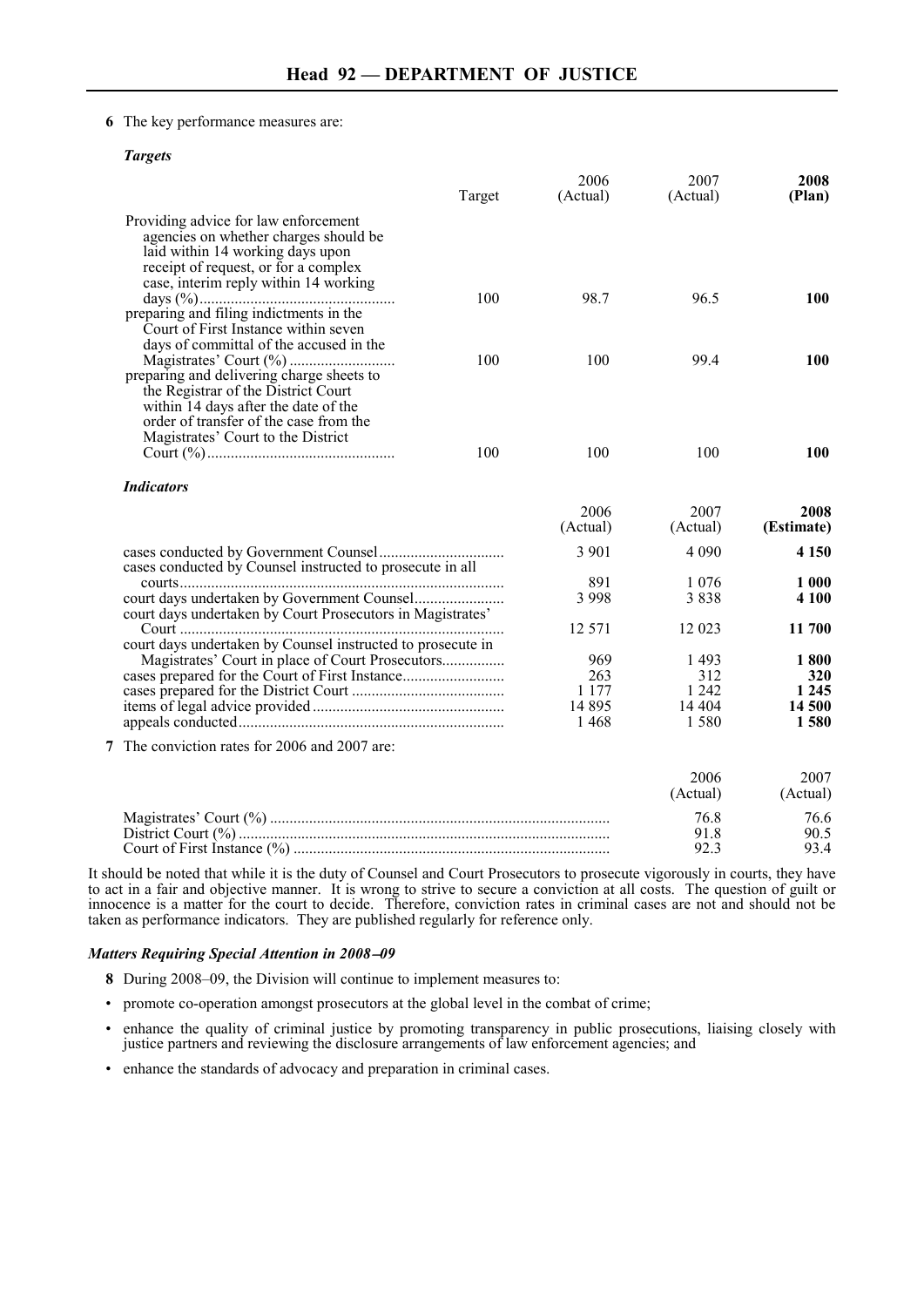# **Programme (2): Civil**

|                           | $2006 - 07$ | $2007 - 08$ | $2007 - 08$         | 2008-09             |
|---------------------------|-------------|-------------|---------------------|---------------------|
|                           | (Actual)    | (Original)  | (Revised)           | (Estimate)          |
| Financial provision (\$m) | 326.0       | 341.4       | 344.9<br>$(+1.0\%)$ | 370.5<br>$(+7.4\%)$ |

 $(or +8.5\% on$ 2007–08 Original)

# *Aim*

**9** The aim is to provide legal advice to the Government on civil matters, to undertake civil litigation and to draft contracts on commercial and other matters.

# *Brief Description*

**10** The work of the Civil Division involves:

- representing the Government and various other bodies in courts and tribunals in all forms of civil litigation and dispute resolution (including non-construction arbitration and mediation);
- providing legal advice on planning, environment, housing and land law matters;
- providing legal advice on commercial law matters and drafting commercial contracts, licences and franchises; and
- providing legal advice on legislation and civil law matters.

**11** In 2007, the aim of the programme was generally met and the overall performance under the programme was satisfactory.

**12** The key performance measures are:

# *Targets*

|                                                                                                                        | Target | 2006<br>(Actual) | 2007<br>(Actual) | 2008<br>(Plan) |
|------------------------------------------------------------------------------------------------------------------------|--------|------------------|------------------|----------------|
| taking appropriate follow-up actions on<br>civil litigation cases within seven<br>working days upon referral by client | 100    | 100              | 100              | 100            |
| providing legal advice within 14 working<br>days upon receipt of instructions/                                         | 92     | 89               | 90               | 92             |

# If that is not possible due to complexity of cases, the client department will be advised of the estimated time within which the advice will be provided.

### *Indicators*

|                                                             | 2006<br>(Actual) | 2007<br>(Actual) | 2008<br>(Estimate) |
|-------------------------------------------------------------|------------------|------------------|--------------------|
| new proceedings (including non-construction arbitration and | 17 270           | 18.561           | 20 301             |
| new proceedings (including non-construction arbitration and | 1 305            | 1 247            | 1 3 4 4            |
|                                                             | 919              | 886              | 1060               |
|                                                             | 1 1 8 0          | 1 2 6 2          | 1 1 0 5            |
| commercial tenders, consultancy briefs, contracts, licences | 15822            | 14 2 2 0         | 14 220             |
|                                                             | 538              | 441              | 450                |

### *Matters Requiring Special Attention in 2008*−*09*

**13** During 2008–09, the Division will advise on the legal aspects of :

• proceedings involving the Government, in particular those involving Basic Law issues, civil service matters, immigration matters including right of abode claims, government rent appeals, and damage claims including personal injuries and other claims;

• the English and Chinese texts of contracts, undertakings, tender documents, public franchises, licences and other legal documents for the Government, in addition to drafting and vetting such texts;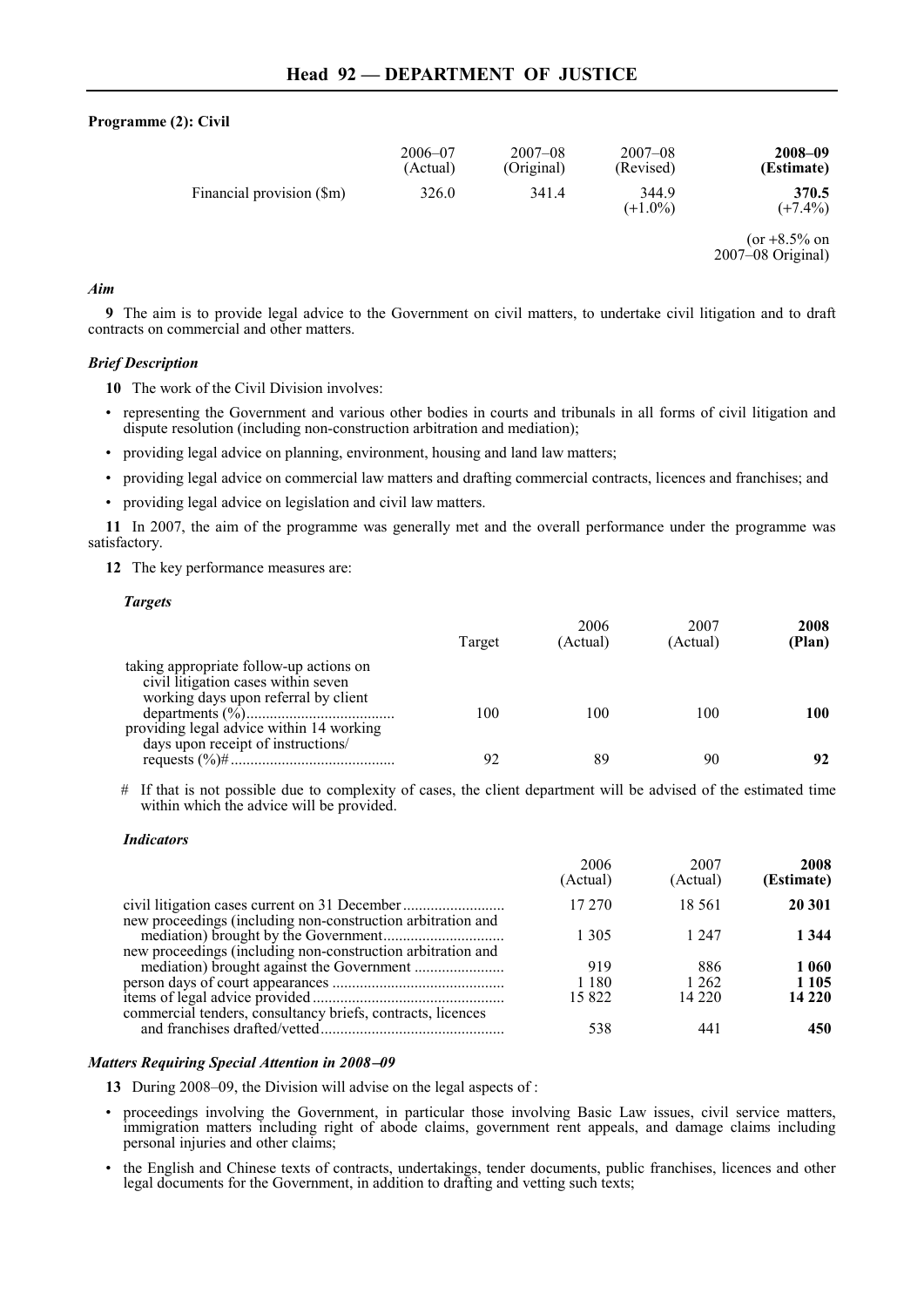- amendments to the Land Titles Ordinance;
- claims made under the Convention Against Torture and Other Cruel, Inhuman or Degrading Treatment or Punishment;
- the regulation of companies, securities, insurance, information technology, electronic transactions, e-commerce, transportation, television broadcasting and telecommunications (including provisions prohibiting anti-competitive practices) as well as proposals for reform;
- the implementation of the Hong Kong Disneyland project;
- privatisation and outsourcing of the Government's commercial activities;
- occupational retirement and provident fund schemes;
- amendments to the securities and futures legislation;
- insider dealing and market misconduct proceedings;
- the 2008 Legislative Council election;
- the review of the Trustee Ordinance:
- grant funding, project and film financing;
- food safety legislation;
- banning of idling vehicles with running engines;
- legislative initiatives to rewrite the Companies Ordinance, and establish the Communications Authority; and
- various studies, projects and initiatives, including the West Kowloon Cultural District project, the proposed Hong Kong-Zhuhai-Macao bridge, Liantang/Heung Yuen Wai Boundary Control Point, the Guangzhou-Shenzhen-Hong Kong Express Rail Link, a possible rail link between the airports of Hong Kong and Shenzhen, the Kai Tak Development including the new cruise terminal facilities, public private partnership and private sector involvement projects, the considerations to prohibit anti-competitive practice, regulation of utilities under the respective schemes of control and legislation providing for bank mergers.

# **Programme (3): Legal Policy**

| 2008-09<br>(Estimate) | $2007 - 08$<br>(Revised) | $2007 - 08$<br>(Original) | 2006-07<br>(Actual) |                           |
|-----------------------|--------------------------|---------------------------|---------------------|---------------------------|
| 64.9<br>$(+3.8\%)$    | 62.5<br>$(+3.0\%)$       | 60.7                      | 55.7                | Financial provision (\$m) |
|                       |                          |                           |                     |                           |

 $(or +6.9\% on$ 2007–08 Original)

### *Aim*

**14** The aim is to advise the Government on matters raising questions of legal policy; to assist in formulating policy, particularly in relation to the legal system and the legal profession; to provide support to the Secretary for Justice in relation to the discharge of his duties; to provide advice in respect of the Basic Law, human rights and constitutional affairs as well as the law and legal developments in the Mainland; and to review chosen areas of the law and provide secretariat support for the Law Reform Commission.

# *Brief Description*

**15** The work of the Secretary for Justice's Office and the Legal Policy Division includes:

- advising whether proposed legislation or policy is contrary to established principles underlying the legal system;
- providing support for the Secretary for Justice in relation to his duties as a Member of the Executive Council, a designated officer attending meetings of the Legislative Council and as the principal legal adviser to the Chief Executive;
- advising on legal issues arising out of prisoners' petitions for remission, references of cases to the Court of Appeal under the Criminal Procedure Ordinance and responses to public enquiries and complaints;
- providing specialised human rights advice to ensure the consistency of policy and legislation with the human rights requirements of the Basic Law and of international treaties extended to the Hong Kong Special Administrative Region (HKSAR);
- promoting bills related to the legal system or effecting law reform or miscellaneous amendments to various ordinances;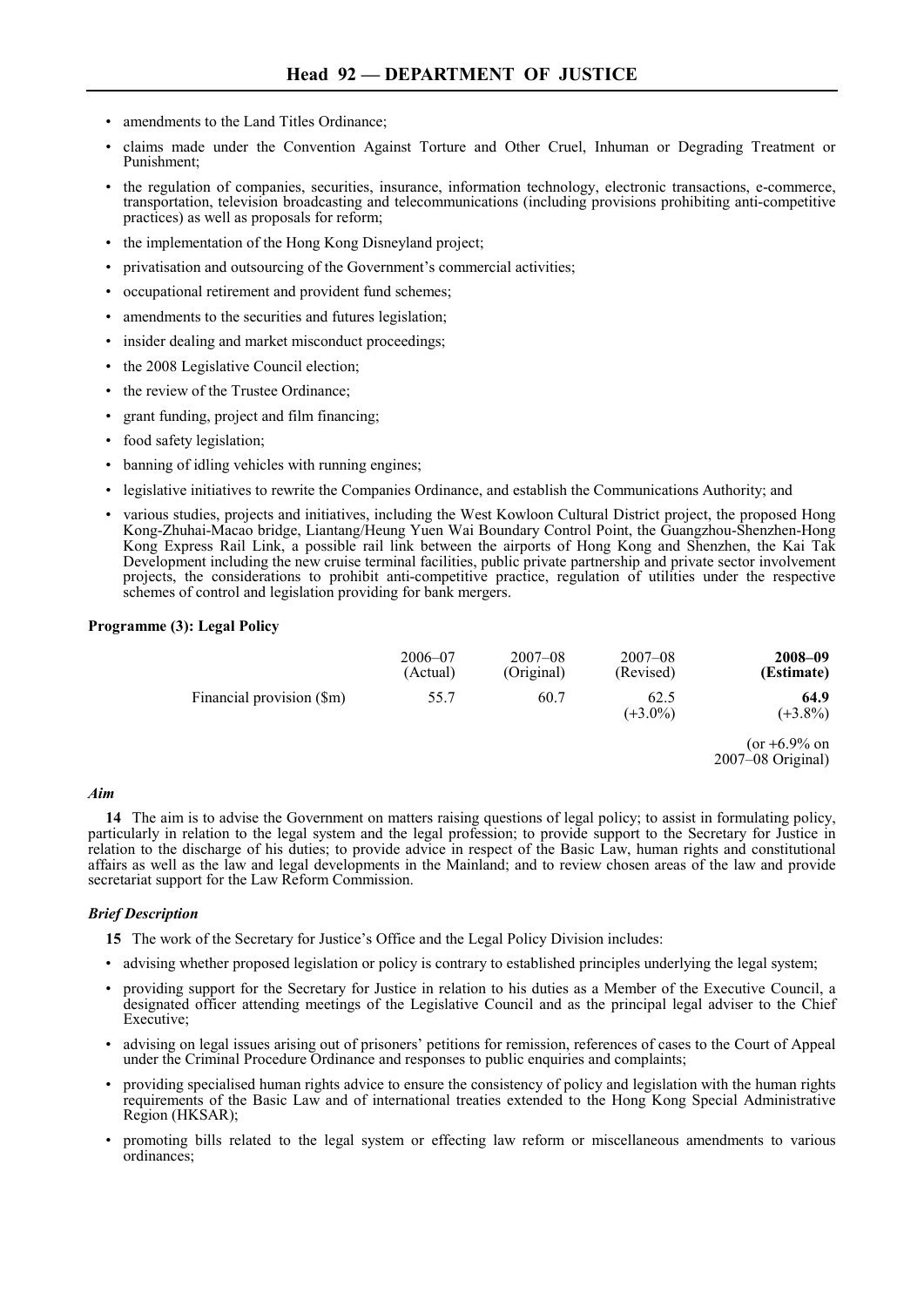- providing advice and information on the laws of the Mainland and on arrangements with the Mainland authorities concerning legal services, negotiating with and consulting the Mainland authorities on co-operation arrangements on civil/commercial matters, and developing working relationships with counterparts in the Mainland;
- providing advice to the Government on procedures of the Legislative Council;
- providing advice on the Basic Law and promoting knowledge of the Basic Law; and
- giving advice and providing research and secretariat support to facilitate the work of the Law Reform Commission.

**16** In 2007, the aim of the programme was generally met and the overall performance under the programme was satisfactory.

**17** The key performance measures are:

#### *Indicators*

|                                                             | 2006<br>(Actual) | 2007<br>(Actual) | 2008<br>(Estimate) |
|-------------------------------------------------------------|------------------|------------------|--------------------|
| bills promoted by the Legal Policy Division in each session |                  |                  |                    |
|                                                             | 08               |                  |                    |
|                                                             | 41               | 41               |                    |
| items of legal advice given on:                             |                  |                  |                    |
|                                                             | 680              | 660              | 660                |
|                                                             | 1 438            | 1 1 7 3          | 1 1 7 5            |
|                                                             | 396              | 434              | 400                |
|                                                             | 1444             | 1 349            | 1 340              |
|                                                             | 11               | 10               | 10                 |
| speeches prepared (both for the Legislative Council and     |                  |                  |                    |
|                                                             |                  | 67               | 66                 |
|                                                             | 10               | 16               | 16                 |
| briefings given in the Mainland and to Mainland delegations |                  |                  |                    |
|                                                             | 61               | 35               | 34                 |

§ During the year, substantial work was undertaken in the preparation of the Domicile Bill, the Mainland Judgments (Reciprocal Enforcement) Bill, and the Statute Law (Miscellaneous Provisions) Bill 2007. The first bill was introduced into the Legislative Council in February 2007, the second bill in March 2007, and the third bill in April 2007.

# *Matters Requiring Special Attention in 2008*−*09*

**18** During 2008–09, the Secretary for Justice's Office and the Legal Policy Division will continue to:

- take forward the comprehensive review of legal education and training;
- promote the use of arbitration and mediation in Hong Kong and take forward the proposals for reform of arbitration law;
- explore with the Mainland authorities further opportunities for the legal profession to provide services in the Mainland and assist in the implementation of arrangements with the Mainland, including the Mainland and Hong Kong Closer Economic Partnership Arrangement;
- provide legal advice in respect of the implementation of the Basic Law and the development of our new constitutional order;
- provide prompt and reliable human rights advice including advice in respect of anti-discrimination legislation, and attend hearings before the United Nations treaty monitoring bodies;
- develop expertise in respect of legislative powers, procedures and practices in the context of the Basic Law;
- develop working relationships with counterparts in the Mainland in particular areas which call for co-operation between HKSAR and the Mainland;
- take forward access to justice issues in the context of the consultancy study on the demand for and supply of legal and related services;
- promote Hong Kong as a regional centre for legal services and dispute resolution; and
- organise talks, seminars, visits and training programmes for Mainland officers in order to develop and enhance mutual understanding of the legal systems and professional practices in HKSAR and the Mainland.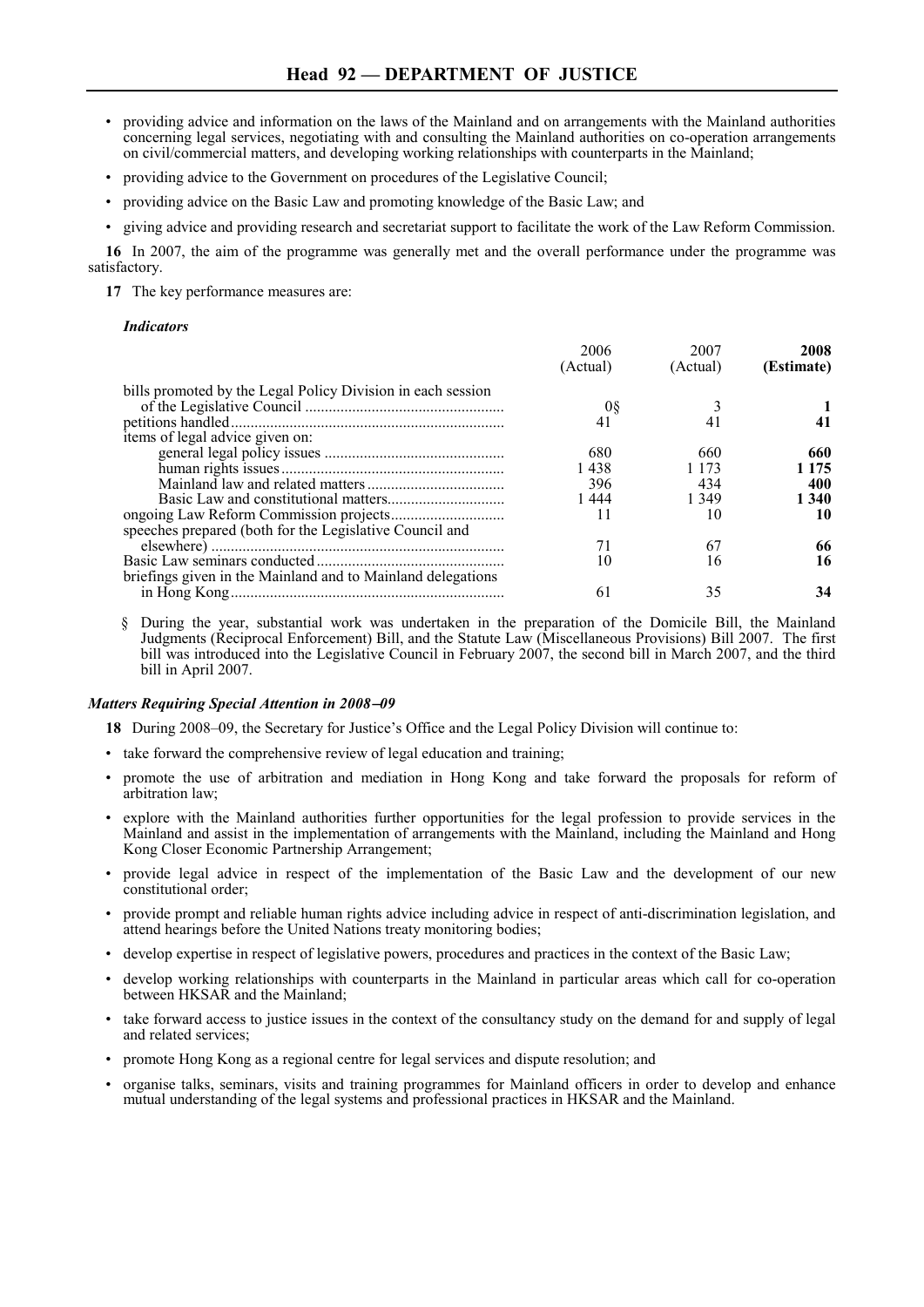# **Programme (4): Law Drafting**

| 2008-09<br>(Estimate)                  | $2007 - 08$<br>(Revised) | $2007 - 08$<br>(Original) | $2006 - 07$<br>(Actual) |                           |
|----------------------------------------|--------------------------|---------------------------|-------------------------|---------------------------|
| 83.7<br>$(+13.0\%)$                    | 74.1<br>$(-10.0\%)$      | 82.3                      | 69.9                    | Financial provision (\$m) |
| $\frac{\pi}{12}$ 1.70/ <sub>c</sub> on |                          |                           |                         |                           |

 $or +1.7\%$  on 2007–08 Original)

# *Aim*

**19** The aim is to draft legislation and to make the texts of legislation readily accessible.

# *Brief Description*

**20** The work of the Law Drafting Division involves:

- drafting of legislation in the English and Chinese languages and steering such draft legislation through the law-making process;
- compiling the loose-leaf edition of the Laws of Hong Kong; and
- maintaining the Bilingual Laws Information System database.

**21** In 2007, the aim of the programme was generally met and the overall performance under the programme was satisfactory.

**22** The key performance measures are:

# *Indicators*

|                                                                                                                  | 2006<br>(Actual) | 2007<br>(Actual) | 2008<br>(Estimate) |
|------------------------------------------------------------------------------------------------------------------|------------------|------------------|--------------------|
|                                                                                                                  |                  | 28               | 23                 |
|                                                                                                                  | 291              | 241              | 250                |
| pages of bills/subsidiary legislation gazetted (English)                                                         | 2626             | 1689             | 1 600              |
| pages of bills/subsidiary legislation gazetted (Chinese)<br>pages of legislation compiled for publication in the | 2626             | 1689             | 1600               |
|                                                                                                                  | 7 666            | 6 2 3 2          | 6 200              |
|                                                                                                                  | 527              | 326              | 400                |
| pages of Committee Stage Amendments (Chinese)                                                                    | 451              | 244              | 340                |
| drafts of bills/subsidiary legislation released                                                                  | 3 2 6 4          | 2663             | <b>2900</b>        |
|                                                                                                                  | 9.022            | 9336             | 9 1 0 0            |

# *Matters Requiring Special Attention in 2008*−*09*

- **23** During 2008–09, the Division will continue to:
- meet the Government's requirements for the drafting of legislation and incidental professional service in an effective manner;
- implement an in-house mentorship programme, and organise seminars and workshops to enhance the drafting skills of the Counsel;
- compile replacement pages for the loose-leaf edition of the Laws of Hong Kong; and
- update the Bilingual Laws Information System database in a timely and accurate manner.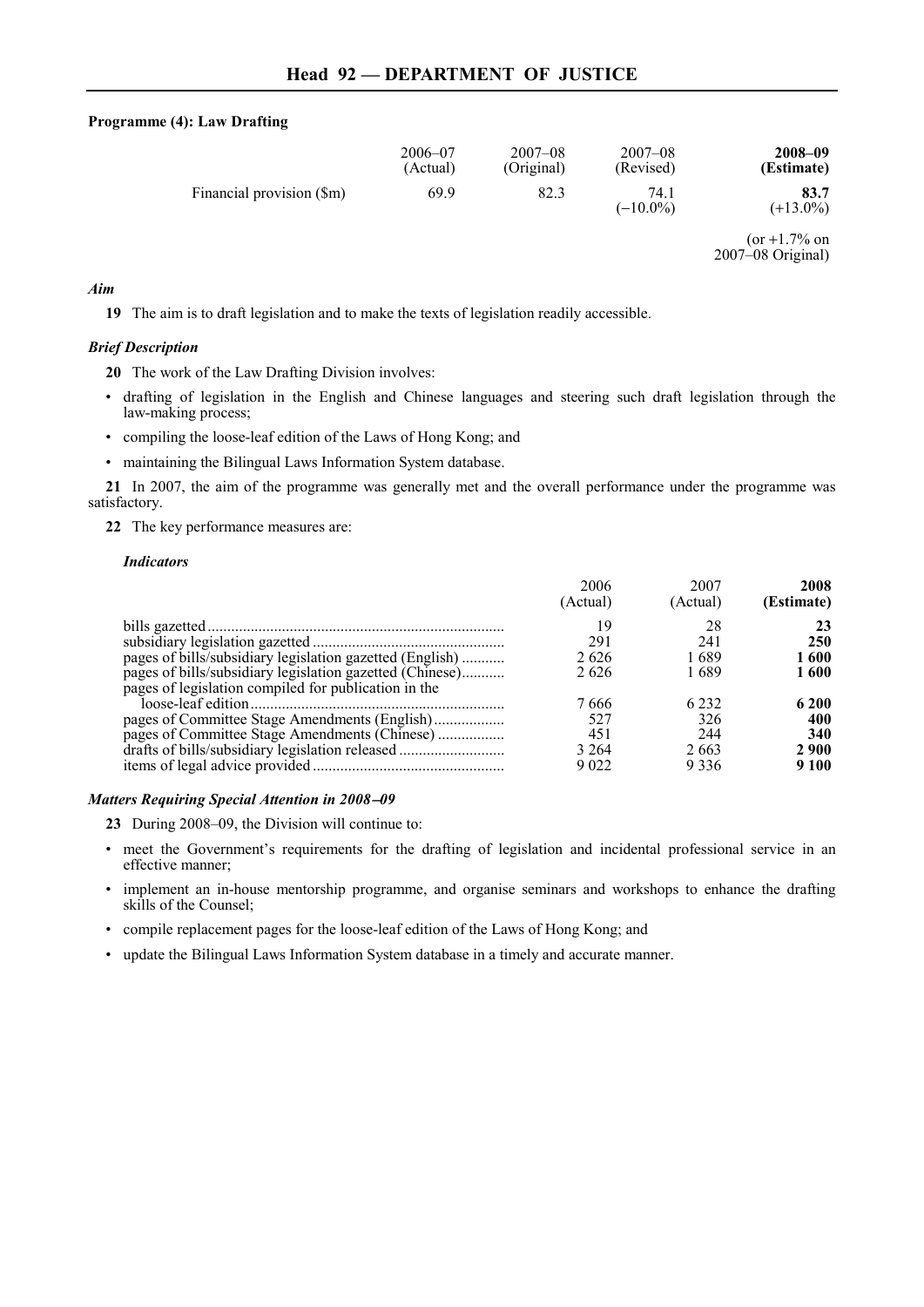# **Programme (5): International Law**

|                           | $2006 - 07$<br>(Actual) | $2007 - 08$<br>(Original) | $2007 - 08$<br>(Revised) | 2008-09<br>(Estimate)     |
|---------------------------|-------------------------|---------------------------|--------------------------|---------------------------|
| Financial provision (\$m) | 31.5                    | 34.9                      | 34.1<br>$(-2.3\%)$       | 41.0<br>$(+20.2\%)$       |
|                           |                         |                           |                          | $\frac{(or + 17.50)}{on}$ |

 $(or +17.5\% on$ 2007–08 Original)

# *Aim*

**24** The aim is to provide advice on international law issues to the Government and to handle requests for international legal co-operation efficiently.

# *Brief Description*

**25** The work of the International Law Division involves:

- providing advice on all aspects of public international law, including the application to the HKSAR of multilateral and bilateral international agreements, maritime and aviation law, consular privileges and immunities, and the resolution of trade disputes;
- negotiating and advising on international agreements, including those for surrender of fugitive offenders, mutual legal assistance, transfer of sentenced persons, investment promotion and protection, air services and avoidance of double taxation;
- participating in the activities of the Hague Conference on Private International Law and negotiating multilateral agreements relating to private international law;
- providing advice on the international legal aspects of HKSAR's laws; and
- handling requests to and from the HKSAR for surrender of fugitive offenders, mutual legal assistance in criminal matters, transfer of sentenced persons and enforcement of confiscation orders, and advising on matters involving international legal co-operation.
- **26** The key performance measures are:

### *Indicators*

|                                                               | 200 <sub>f</sub><br>(Actual) | 2007<br>(Actual) | 2008<br>(Estimate) |
|---------------------------------------------------------------|------------------------------|------------------|--------------------|
|                                                               |                              |                  |                    |
| briefings, negotiation and discussion (no. of working         | 348                          | 336              | 330                |
| new requests dealt with in various categories of mutual legal | 7 809                        | 7326             | 7300               |
|                                                               |                              | 206              |                    |
|                                                               |                              |                  | 90                 |

# *Matters Requiring Special Attention in 2008*−*09*

- **27** During 2008–09, the Division will continue to:
- provide timely and accurate advice on international law issues and on issues relating to mutual legal assistance;
- negotiate international agreements or contribute as legal advisers in these negotiations; and
- handle requests for international legal co-operation effectively.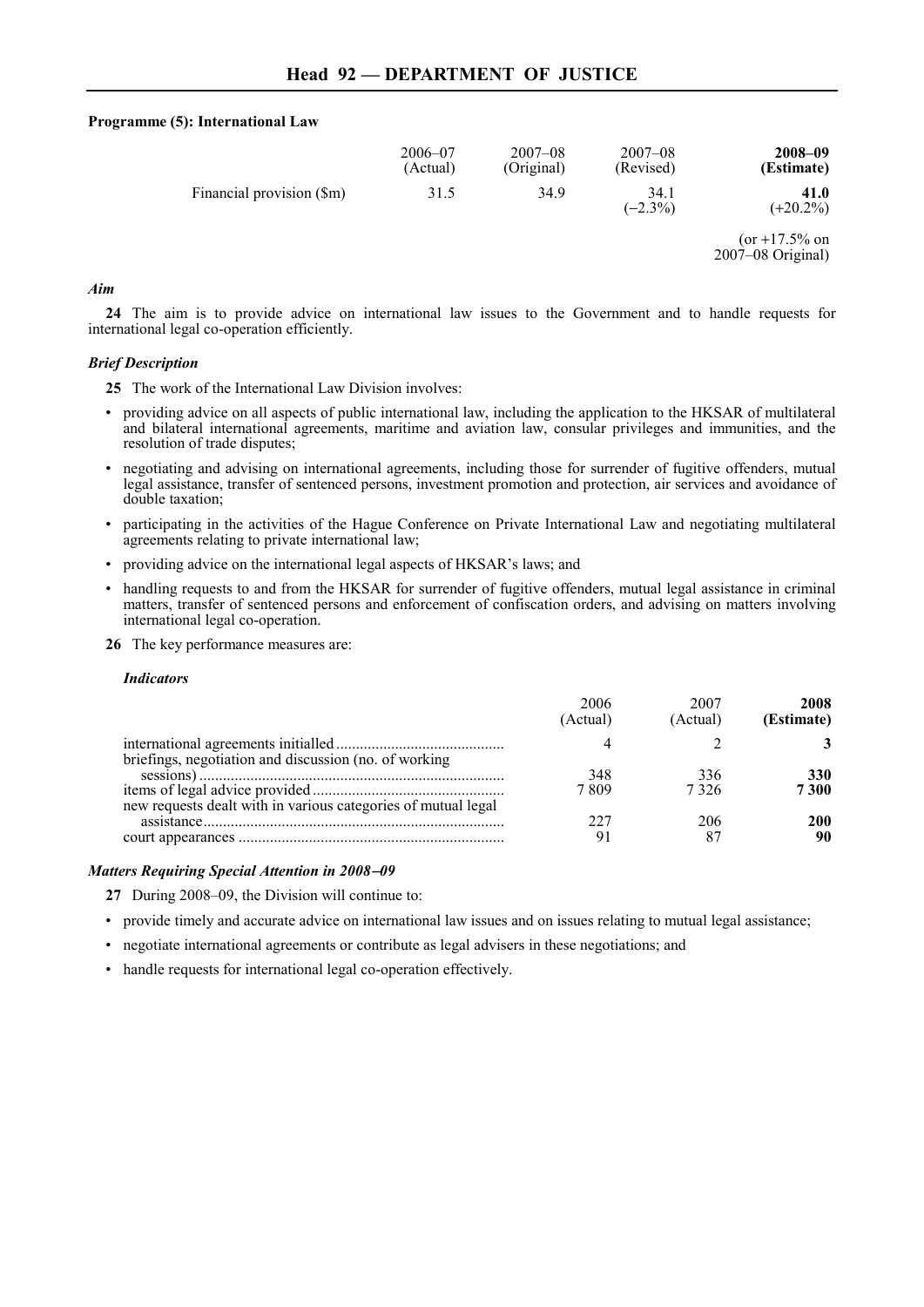# **Head 92 — DEPARTMENT OF JUSTICE**

# **ANALYSIS OF FINANCIAL PROVISION**

|     | <b>Programme</b> | $2006 - 07$<br>(Actual)<br>$(\mathsf{Sm})$ | $2007 - 08$<br>(Original)<br>$(\mathbb{S}_m)$ | $2007 - 08$<br>(Revised)<br>$(\mathbb{S}_{m})$ | 2008-09<br>(Estimate)<br>(Sm) |
|-----|------------------|--------------------------------------------|-----------------------------------------------|------------------------------------------------|-------------------------------|
| (1) |                  | 340.0                                      | 387.3                                         | 355.2                                          | 389.1                         |
| (2) |                  | 326.0                                      | 341.4                                         | 344.9                                          | 370.5                         |
| (3) |                  | 55.7                                       | 60.7                                          | 62.5                                           | 64.9                          |
| (4) |                  | 69.9                                       | 82.3                                          | 74.1                                           | 83.7                          |
| (5) |                  | 31.5                                       | 34.9                                          | 34.1                                           | 41.0                          |
|     |                  | 823.1                                      | 906.6                                         | 870.8<br>$(-3.9\%)$                            | 949.2<br>$(+9.0\%)$           |

**(or** +**4.7% on 2007–08 Original)**

### **Analysis of Financial and Staffing Provision**

# **Programme (1)**

Provision for 2008–09 is \$33.9 million (9.5%) higher than the revised estimate for 2007–08. This is mainly due to the filling of vacancies, creation of four posts to meet operational needs, salary increments for staff, as well as anticipated increase in general departmental expenses and briefing-out expenses.

#### **Programme (2)**

Provision for 2008–09 is \$25.6 million (7.4%) higher than the revised estimate for 2007–08. This is mainly due to the creation of 21 posts to meet operational needs, filling of vacancies, salary increments for staff and anticipated increase in briefing-out expenses.

### **Programme (3)**

Provision for 2008–09 is \$2.4 million (3.8%) higher than the revised estimate for 2007–08. This is mainly due to the creation of one post to meet operational needs, filling of vacancies, salary increments for staff and anticipated increase in general departmental expenses, partly offset by the anticipated decrease in cash flow requirements of non-recurrent items.

# **Programme (4)**

Provision for 2008–09 is \$9.6 million (13.0%) higher than the revised estimate for 2007–08. This is mainly due to the filling of vacancies, salary increments for staff and anticipated increase in general departmental expenses.

#### **Programme (5)**

Provision for 2008–09 is \$6.9 million (20.2%) higher than the revised estimate for 2007–08. This is mainly due to the anticipated increase in general departmental expenses, filling of vacancies and salary increments for staff.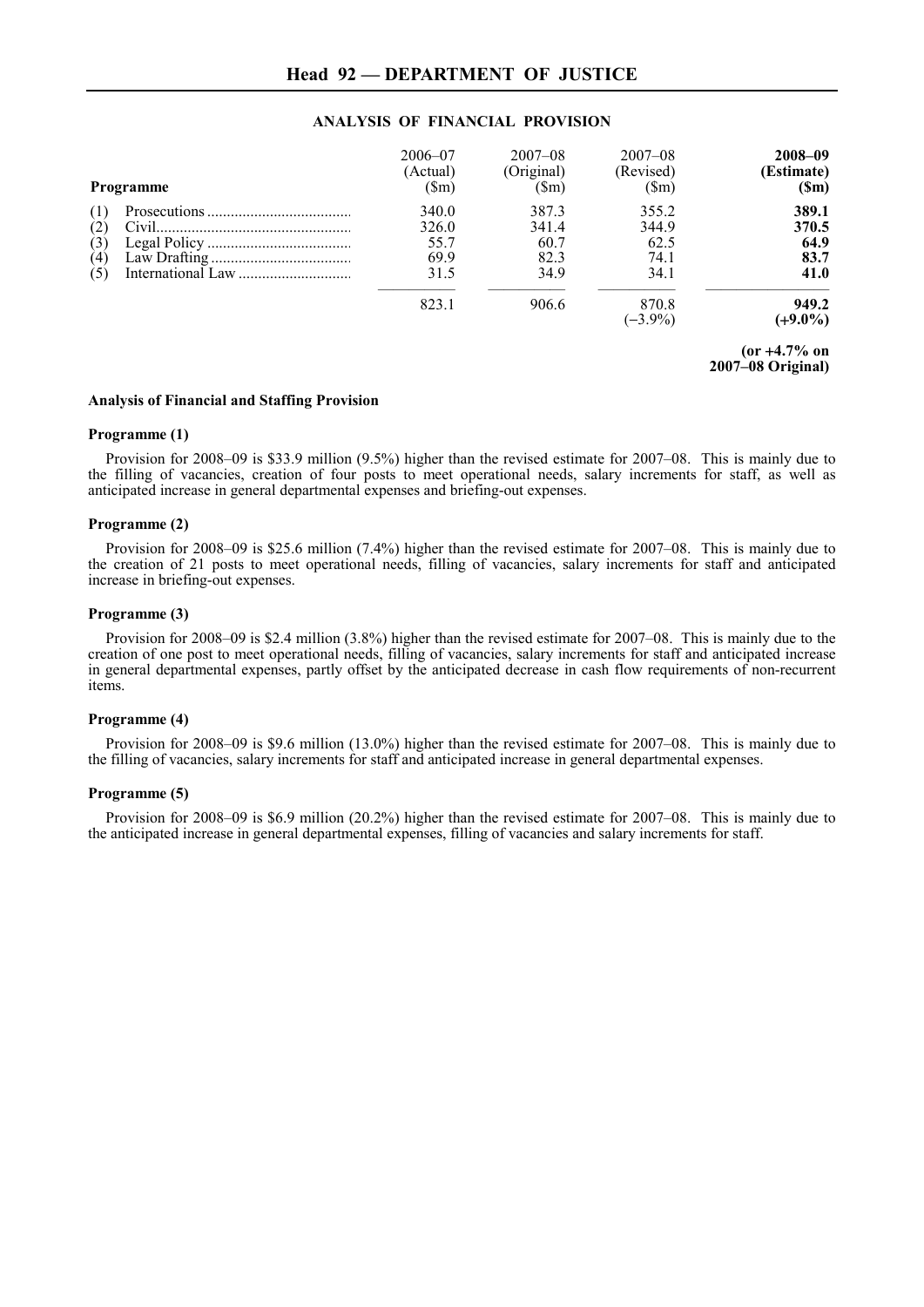

*Changes in the size of the establishment (as at 31 March)*



Year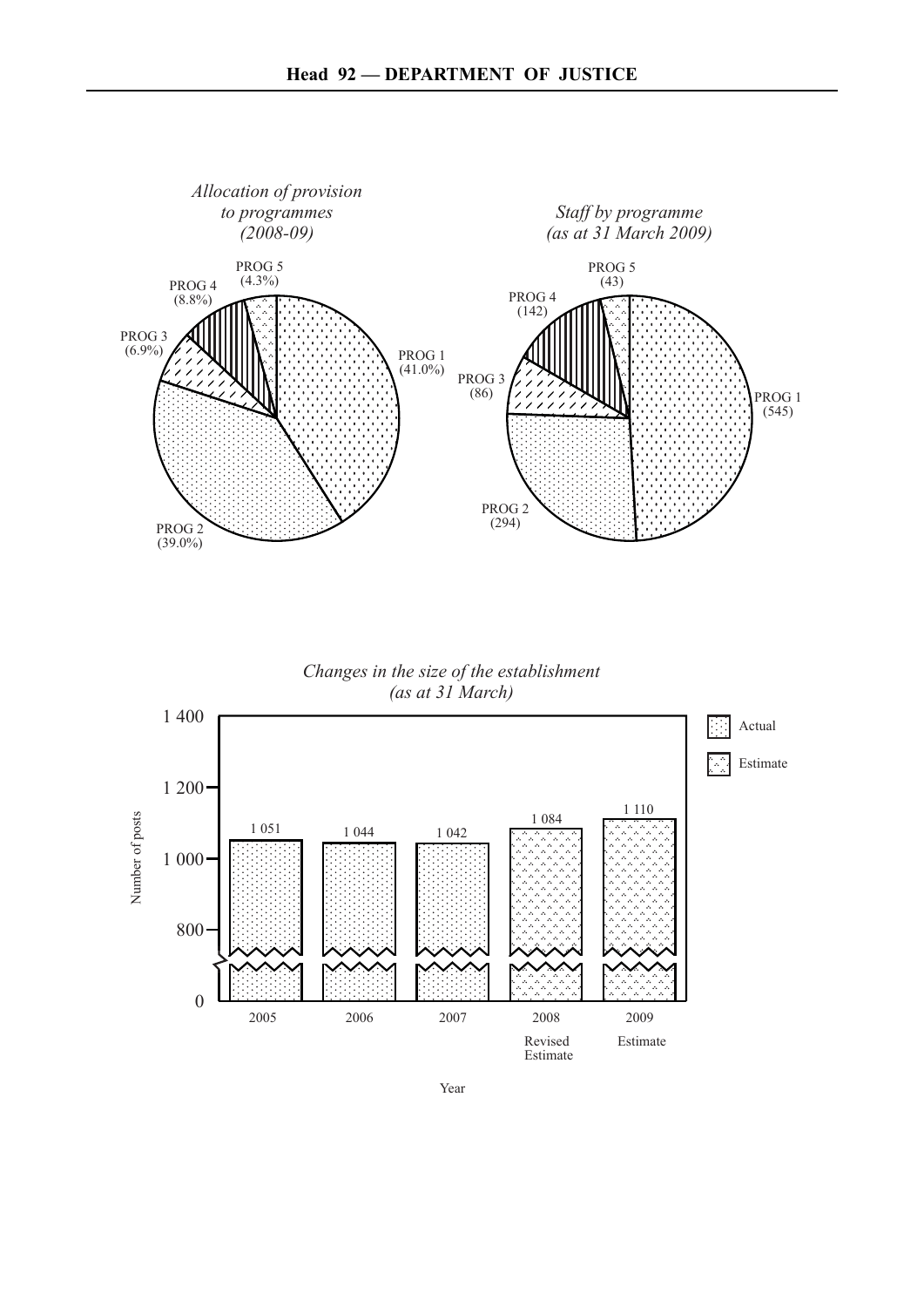# **Head 92 — DEPARTMENT OF JUSTICE**

|                                            | Actual<br>expenditure<br>$2006 - 07$ | Approved<br>estimate<br>$2007 - 08$ | Revised<br>estimate<br>$2007 - 08$ | <b>Estimate</b><br>2008-09 |
|--------------------------------------------|--------------------------------------|-------------------------------------|------------------------------------|----------------------------|
| \$'000                                     | \$'000                               | \$'000                              | \$'000                             | \$2000                     |
| <b>Operating Account</b>                   |                                      |                                     |                                    |                            |
| Recurrent                                  |                                      |                                     |                                    |                            |
| Recoverable salaries and allowances        | 755,517                              | 798,756                             | 773,826                            | 857,017                    |
|                                            | 66,017                               | 105,000                             | 90,742                             | 90,700                     |
|                                            | 821,534                              | 903,756                             | 864,568                            | 947,717                    |
| Non-Recurrent                              |                                      |                                     |                                    |                            |
|                                            | 1,551                                | 2,474                               | 5,797                              | 1,483                      |
|                                            | 1,551                                | 2,474                               | 5,797                              | 1,483                      |
|                                            | 823,085                              | 906,230                             | 870,365                            | 949,200                    |
| <b>Capital Account</b>                     |                                      |                                     |                                    |                            |
| Plant, Equipment and Works                 |                                      |                                     |                                    |                            |
| Minor plant, vehicles and equipment (block |                                      | 400                                 | 400                                |                            |
| Total, Plant, Equipment and Works          |                                      | 400                                 | 400                                |                            |
|                                            |                                      | 400                                 | 400                                |                            |
|                                            |                                      |                                     |                                    |                            |
|                                            | 823,085                              | 906,630                             | 870,765                            | 949,200                    |
|                                            |                                      |                                     |                                    |                            |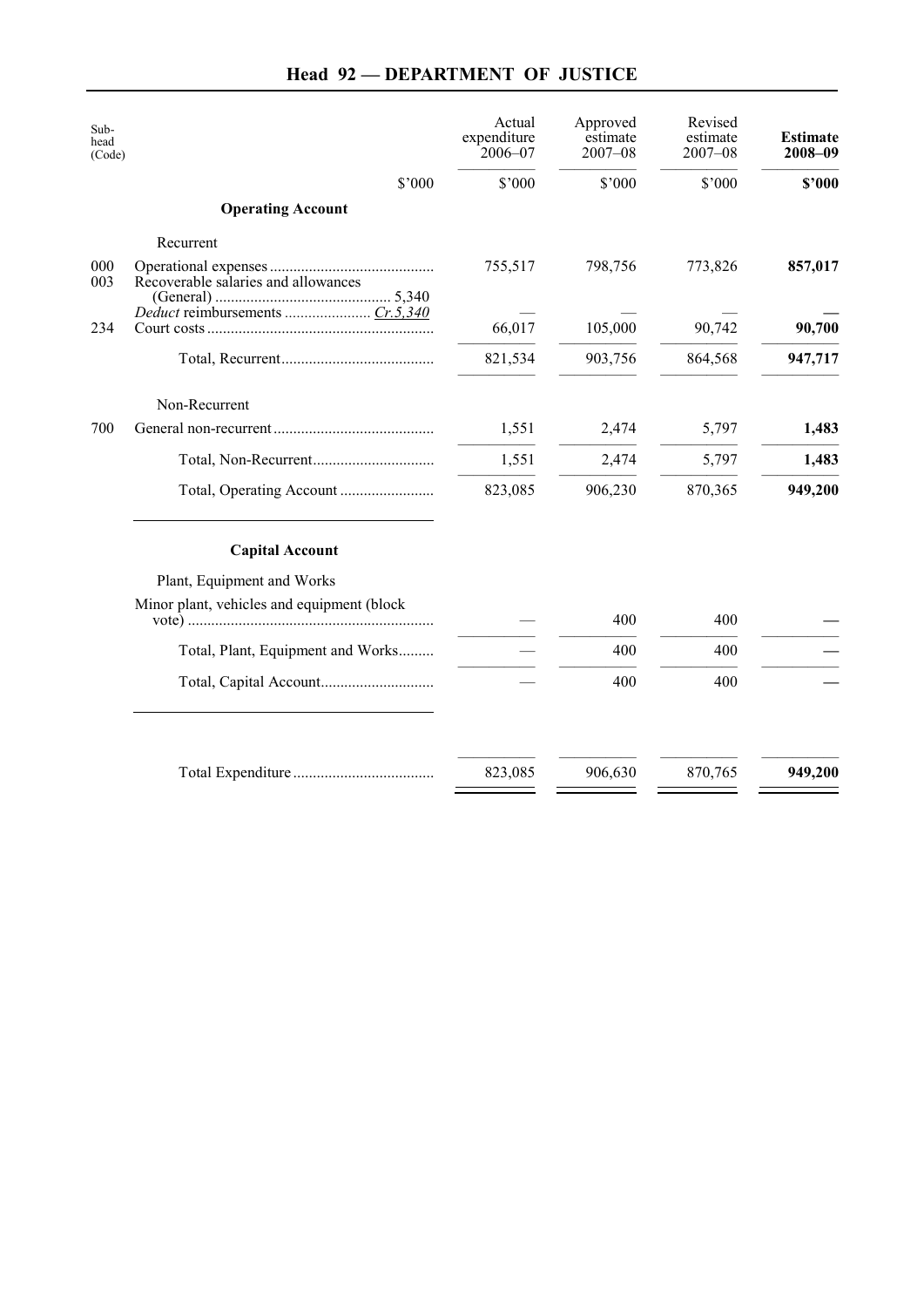### **Details of Expenditure by Subhead**

The estimate of the amount required in 2008–09 for the salaries and expenses of the Department of Justice is \$949,200,000. This represents an increase of \$78,435,000 over the revised estimate for 2007–08 and of \$126,115,000 over actual expenditure in 2006–07.

#### *Operating Account*

#### Recurrent

**2** Provision of \$857,017,000 under *Subhead 000 Operational expenses* is for the salaries, allowances and other operating expenses of the Department of Justice. This includes provision of \$192,000 for a non-accountable entertainment allowance for the Secretary for Justice. The increase of \$83,191,000 (10.8%) over the revised estimate for 2007–08 is mainly due to the filling of vacancies, creation of 26 posts to meet operational needs, salary increments for staff, as well as anticipated increase in general departmental expenses and briefing-out expenses.

**3** The establishment as at 31 March 2008 will be 1 083 permanent posts and one supernumerary post. It is expected that there will be a net increase of 26 permanent posts in 2008–09. Subject to certain conditions, the controlling officer may under delegated power create or delete non-directorate posts during 2008–09, but the notional annual mid-point salary value of all such posts must not exceed \$449,382,000.

**4** An analysis of the financial provision under *Subhead 000 Operational expenses* is as follows:

|                                           | $2006 - 07$<br>(Actual)<br>(S'000) | $2007 - 08$<br>(Original)<br>(S'000) | $2007 - 08$<br>(Revised)<br>(S'000) | 2008-09<br>(Estimate)<br>(S'000) |
|-------------------------------------------|------------------------------------|--------------------------------------|-------------------------------------|----------------------------------|
| Personal Emoluments                       |                                    |                                      |                                     |                                  |
|                                           | 497,790                            | 540,260                              | 526,752                             | 580,420                          |
|                                           | 4,080                              | 6,331                                | 8,907                               | 10,231                           |
|                                           |                                    | 6                                    | 6                                   | 6                                |
| Personnel Related Expenses                |                                    |                                      |                                     |                                  |
| - Mandatory Provident Fund                |                                    |                                      |                                     |                                  |
|                                           | 648                                | 1,130                                | 785                                 | 1,261                            |
| - Civil Service Provident Fund            |                                    |                                      |                                     |                                  |
|                                           |                                    | 622                                  | 769                                 | 2,219                            |
| Departmental Expenses                     |                                    |                                      |                                     |                                  |
| - Remuneration for special appointments   | 3,530                              | 3,540                                | 3,820                               | 3,910                            |
|                                           | 59.135                             | 76,346                               | 64,688                              | 80,328                           |
| Other Charges                             |                                    |                                      |                                     |                                  |
| - Hire of legal services and related      |                                    |                                      |                                     |                                  |
|                                           | 155,190                            | 147,171                              | 145,274                             | 151,642                          |
| - Legal services for construction dispute |                                    |                                      |                                     |                                  |
|                                           | 35,144                             | 23,350                               | 22,825                              | 27,000                           |
|                                           |                                    |                                      |                                     |                                  |
|                                           | 755,517                            | 798,756                              | 773,826                             | 857,017                          |
|                                           |                                    |                                      |                                     |                                  |

**5** Provision of \$5,340,000 under *Subhead 003 Recoverable salaries and allowances (General)* is for the salaries and allowances of civil servants providing legal services for the rewrite of Companies Ordinance. The gross provision must not be exceeded without the prior approval of the Secretary for Financial Services and the Treasury. Expenditure under this subhead is reimbursed by the Company Registry Trading Fund.

**6** Provision of \$90,700,000 under *Subhead 234 Court costs* is for the payment of costs awarded against the Government in criminal and civil cases.